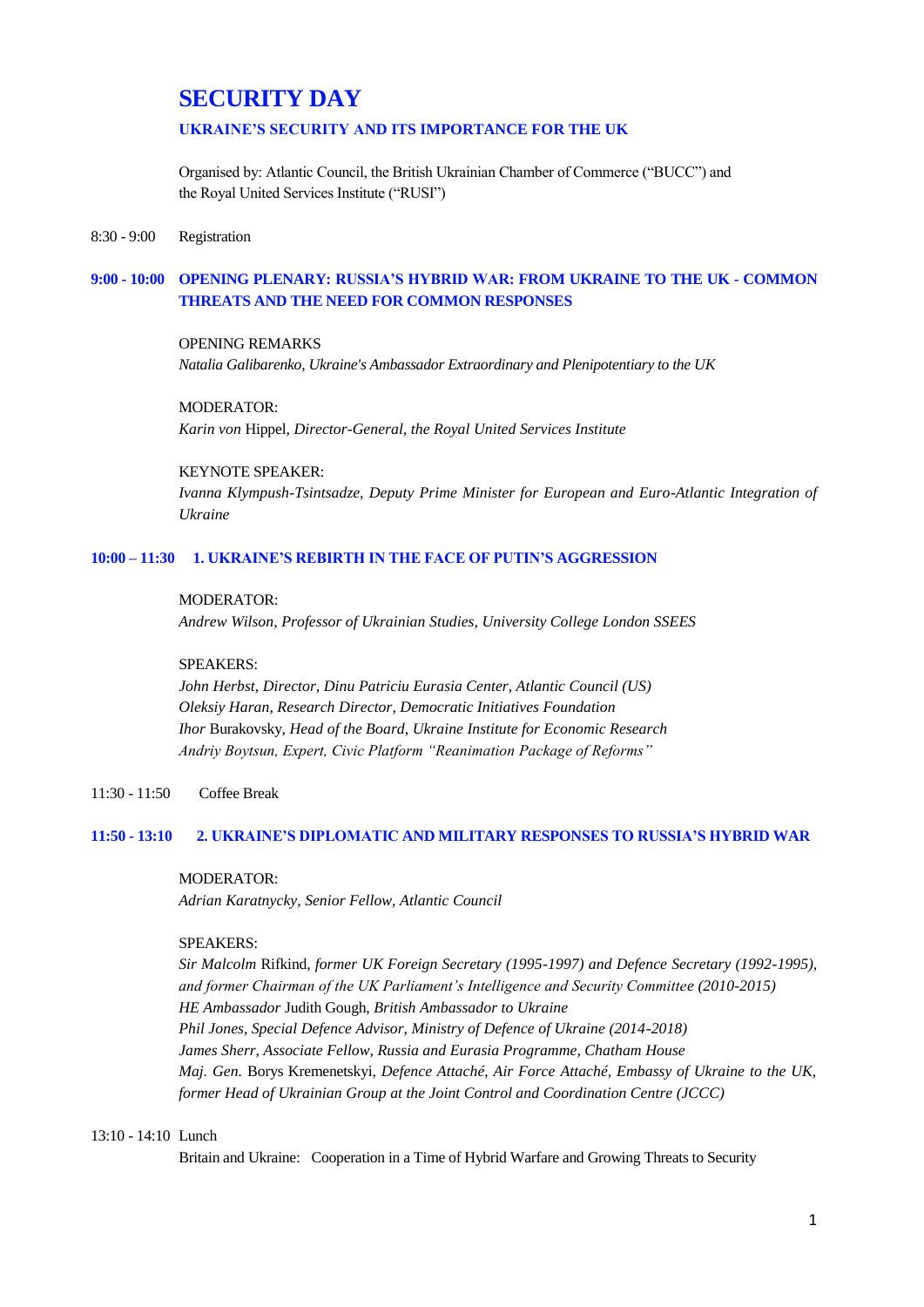## **14:10 - 16:00 3. LAWFARE: UKRAINIAN CLAIMS AGAINST RUSSIA IN INTERNATIONAL COURTS**

MODERATOR: *Evgeny Kiselev, TV anchor, PRM.UA channel, Ukraine*

PANELLISTS:

*Olena Zerkal, Deputy Minister of Foreign Affairs of Ukraine for European Integration Yuriy Vitrenko, Chief Operating Officer, Naftogaz of Ukraine Anders Aslund, Resident Senior Fellow, Eurasia Center, Atlantic Council Eugene Czolij, Partner, Lavery Lawyers, Montreal, Canada, and President, Ukrainian World Congress Jeremy Wilson, Partner, Covington & Burling*

16:00 - 16:20 Coffee Break

## **16:20 - 17:00 4. THE RISING TIDE OF RUSSIAN ACTIVE MEASURES; CYBERATTACKS; PRIVATE ARMIES, ASSASSINATIONS, AND TERRORISM**

MODERATOR:

*Jonathan Eyal, International Director, the Royal United Services Institute* 

KEYNOTE SPEAKER: *Gen. Vasyl Hrytsak, Head of the Security Service of Ukraine*

## **17:00 - 18:00 5. SUMMING UP: COORDINATED INTERNATIONAL RESPONSES TO THE RUSSIAN SECURITY THREAT – MOBILISING INTERNATIONAL SUPPORT FOR UKRAINE AND BOLSTERING THE FRONTLINE**

#### MODERATOR:

*Jonathan Eyal, International Director, the Royal United Services Institute* 

#### PANELLISTS:

*Robert Seely, MP, Member of the UK Parliament's Foreign Affairs Select Committee Robert Brinkley, Chairman of the Ukraine Forum in the Russia and Eurasia Programme, Chatham House; Former Ambassador of the UK to Ukraine (2002-2006) Evelyn Farkas, Senior Fellow, Scowcroft Center for Strategy and Security, Atlantic Council; Former US Deputy Assistant Secretary of Defence*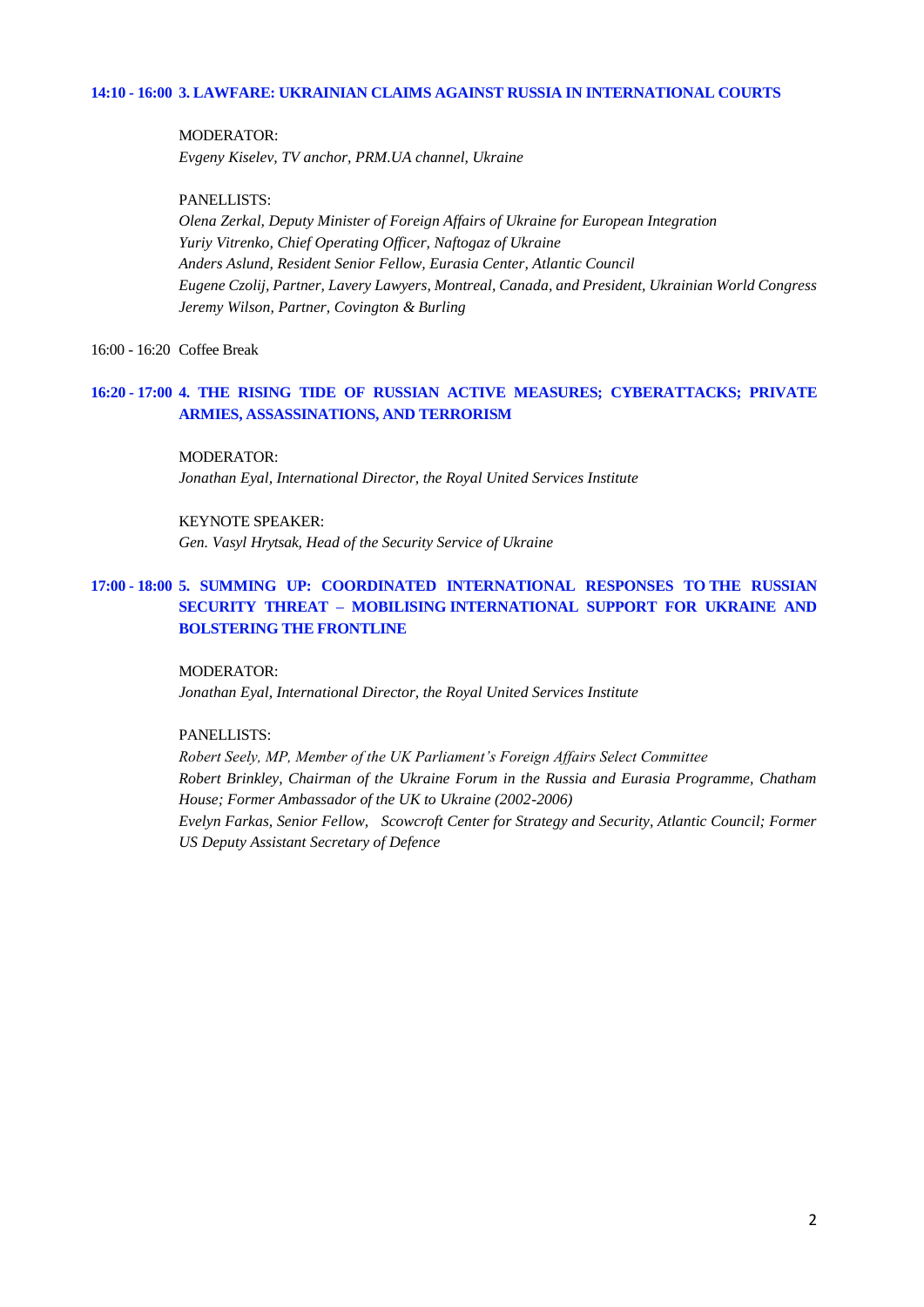# **BUSINESS FORUM DAY ONE AT THE SAVOY HOTEL**

Organised by: FT on behalf of the British Ukrainian Chamber of Commerce (BUCC) with the support of the following organisations: the Council of British Chambers of Commerce in Europe (COBCOE), the Ministry of Economic Development and Trade of Ukraine and the National Investment Council of Ukraine

- 08:15 9:00 Registration and networking
- 9:00 9:10 Chair's opening remarks *Yuri Bender, Editor-in-Chief, Professional Wealth Management (FT Group)*

#### **9:10 - 9:50 1. KEYNOTE ADDRESS: INVESTING IN UKRAINE**

*Stepan Kubiv, First Deputy Prime Minister, Minister of Economic Development and Trade of Ukraine Bate C. Toms, Chairman, the British Ukrainian Chamber of Commerce (BUCC) David Thomas, Executive Chairman, the Council of British Chambers in Europe (COBCOE)* 

## **9:50 - 11:00 2. THE ACCELERATING UKRAINIAN ECONOMY AND AREAS FOR UK–UKRAINE COOPERATION**

#### MODERATOR:

*Yuri Bender, Editor-in-Chief, Professional Wealth Management (FT Group)*

#### PANELLISTS:

*Sir Malcolm* Rifkind, *former UK Foreign Secretary (1995-1997) and Defence Secretary (1992-1995), and former Chairman of the UK Parliament's Intelligence and Security Committee (2010-2015) Maryana Kahanyak, Director, Export Promotion Office Makar Paseniuk, Managing Partner, Investment Capital Ukraine (ICU) Adomas Audickas, Adviser to the Prime Minister of Ukraine Ihor Burakovsky, Head of the Board, Institute for Economic Research and Policy Consulting*

11:00 - 11:20 Networking Coffee Break

# **11:20 - 13:00 3. UK–UKRAINE TRADE RELATIONS POST–BREXIT: A NATURAL PARTNERSHIP BETWEEN EUROPE'S LARGEST NET GRAIN IMPORTER WITH EUROPE'S LARGEST NET GRAIN EXPORTER, WITH UKRAINE AS AN IMPORTANT CUSTOMER FOR UK GOODS AND SERVICES**

#### KEYNOTE SPEAKER:

*Rt. Hon.* Liam Fox, *MP, Secretary of State for International Trade, UK Government Stepan Kubiv, First Deputy Prime Minister, Minister of Economic Development and Trade of Ukraine*

#### MODERATOR:

*Neil Buckley, Chief Leader Writer, Financial Times*

#### PANELLISTS:

*Rt. Hon. John Whittingdale, MP, Chair of the All-Party Parliamentary Group on Ukraine Oleksii Pavlenko, Former Minister of Agrarian Policy and Food of Ukraine (2014–2016) Erika Szyszczak, Legal expert on the existing Ukraine–EU DCFTA, University of Sussex Sergiy Svystil, Vice President, Ukrainian Chamber of Commerce*

13:15 - 14:30 Luncheon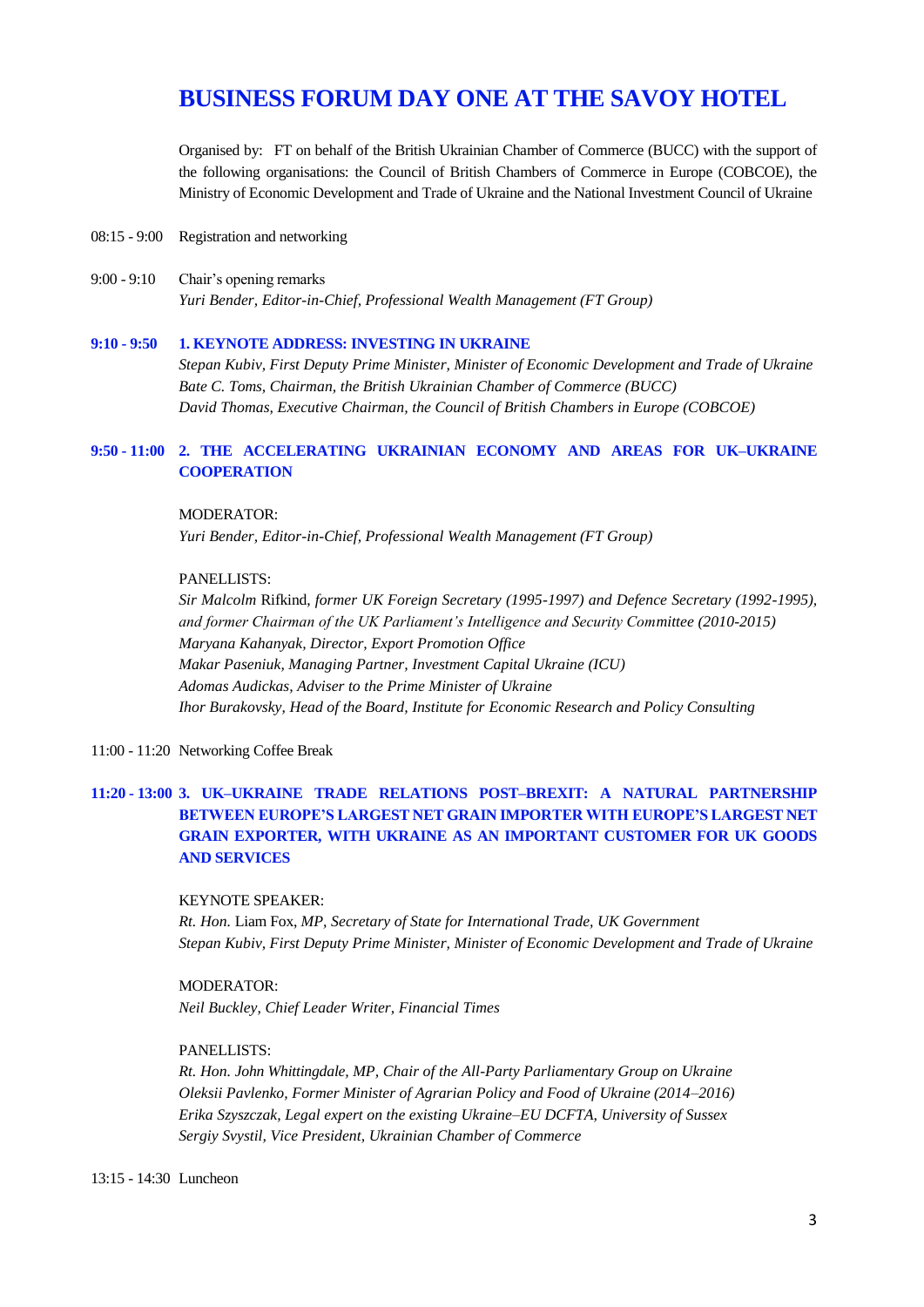## **14:30 - 15:30 4. BRITAIN AND UKRAINE – FREE TRADE, AGRICULTURE, AND POST-BREXIT OPPORTUNITIES IN THE AGRICULTURE AND FOOD SECTORS**

#### MODERATOR:

*Courtney Fingar, Editor-in-Chief, fDi Magazine (FT Group)*

#### KEYNOTE SPEAKER:

*Alex Lissitsa, PhD, CEO, IMC, and President of the Association Ukrainian Agribusiness Club (UCAB)*

#### PANELLISTS:

*Olga Trofimtseva, Deputy Minister of Agrarian Policy and Food of Ukraine on European Integration Guy Smith, Deputy President, National Farmers' Union (NFU) Irina Miroсhnik, President, IMMER Group*

## 15:30 - 15:50 Networking Tea Break

#### **15:50 - 16:20 5. BUSINESS NETWORKING PLATFORM: UKRAINE NOW**

#### SPEAKERS:

*Maryana Kahanyak, Director, Export Promotion Office Danylo Bilak, Director, Investment Promotion Office UkraineInvest Artem Bidenko, State Secretary of the Ministry of Information Policy of Ukraine Yaroslav Lyubinets, Co-Founder and Chairman of the Board of Directors, SoftServe Vassili Bovdilov, General Director, Unilever Ukraine & Belarus*

#### **16:20 - 17:30 6. THE IMPROVED CLIMATE AND FRAMEWORK FOR DOING BUSINESS IN UKRAINE**

#### MODERATOR:

*Yuri Bender, Editor-in-Chief, Professional Wealth Management (FT Group)*

#### PANELLISTS:

*Jock Mendoza-Wilson, Deputy Chairman, British Ukrainian Chamber of Commerce Mykola Povoroznyk, Deputy Head of Kyiv City State Administration Oleksandr Martynenko, Head of Kyiv office, CMS Cameron McKenna*

- 16:20 17:20 Parallel Business to Business (B2B) Sessions (held separately at the River Room, Lancaster Room and other designated rooms at the Savoy Hotel, as scheduled by invitations obtained through the BUCC for the Trade Mission)
- 17:30 Ukrainian Week Reception
- 18:00 Dinner with Ukrainian government officials at the Armourers Hall (Invitations Only)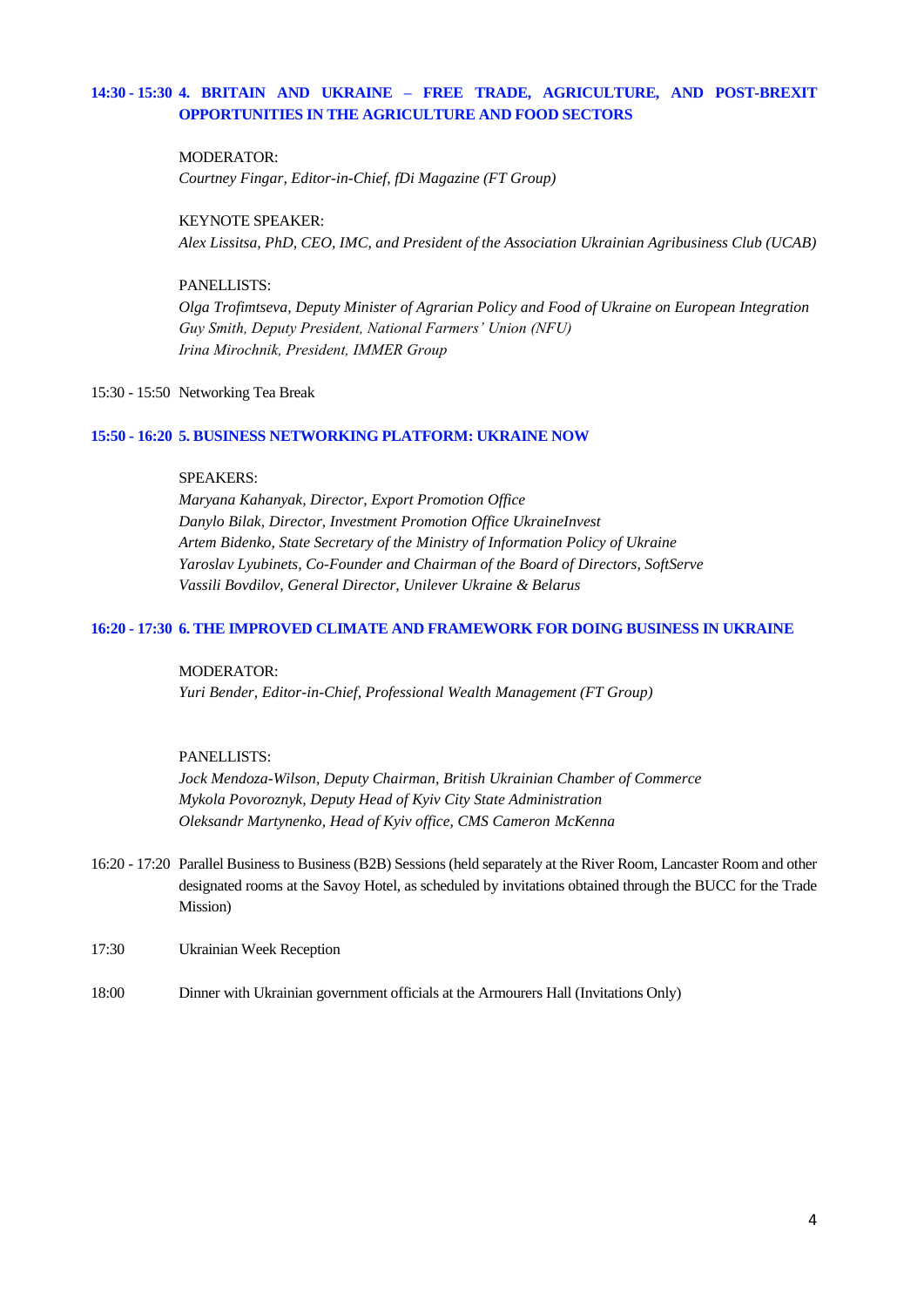# **BUSINESS FORUM DAY TWO AT THE HEADQUARTERS OF THE EUROPEAN BANK FOR RECONSTRUCTION AND DEVELOPMENT (EBRD)**

Organised by: the BUCC, the Council of British Chambers of Commerce in Europe (COBCOE), the National Investment Council of Ukraine and InvestUkraine

8:30 - 9:00 Registration

#### 9:00 - 9:10 Welcome remarks

*Francis Malige, Managing Director, Eastern Europe and the Caucasus, the European Bank for Reconstruction and Development David Thomas, President, Council of British Chambers of Commerce in Europe, formerly head of HSBC, Poland*

## **9:15 - 10:05 1. THE IMPROVED INVESTMENT CLIMATE IN UKRAINE AND NEW OPPORTUNITIES FOR GROWTH**

#### MODERATOR:

*David Thomas, President, Council of British Chambers of Commerce in Europe, formerly head of HSBC, Poland*

#### PANELLISTS:

*Yulia Kovaliv, Head of the Office of the National Investment Council of Ukraine Francis Malige, Managing Director, Eastern Europe and the Caucasus, the European Bank for Reconstruction and Development Adomas Audickas, Advisor to Prime Minister of Ukraine Bozidar Djelic, Managing Director, Lazard Freres*

#### **10:05 - 10:55 2. BOOSTING ECONOMIC RECOVERY THROUGH EFFECTIVE REFORMS**

#### MODERATOR:

*Oleksandr Martynenko, Head of Kyiv office, CMS Cameron McKenna*

## SPEAKERS:

*Francis Malige, Managing Director, Eastern Europe and the Caucasus, EBRD Jason Pellmar, Head of the International Finance Corporation (IFC) Regional Office in Ukraine, Belarus and Moldova Satu Kahkonen, Country Director for Belarus, Moldova, and Ukraine, World Bank Masaru Tanaka, Advisor to the Minister of Finance of Ukraine; Expert, Central Bank of Japan*

#### 10:55 - 11:10 Coffee Break

#### **11:10 - 12:00 3. FINANCIAL SUPPORT FOR UKRAINIAN INVESTMENT AND BUSINESS OPERATIONS**

#### MODERATOR:

*Jeremy Denton-Clark, Banking Strategy, Marketing and Corporate Governance Consultant for the EBRD*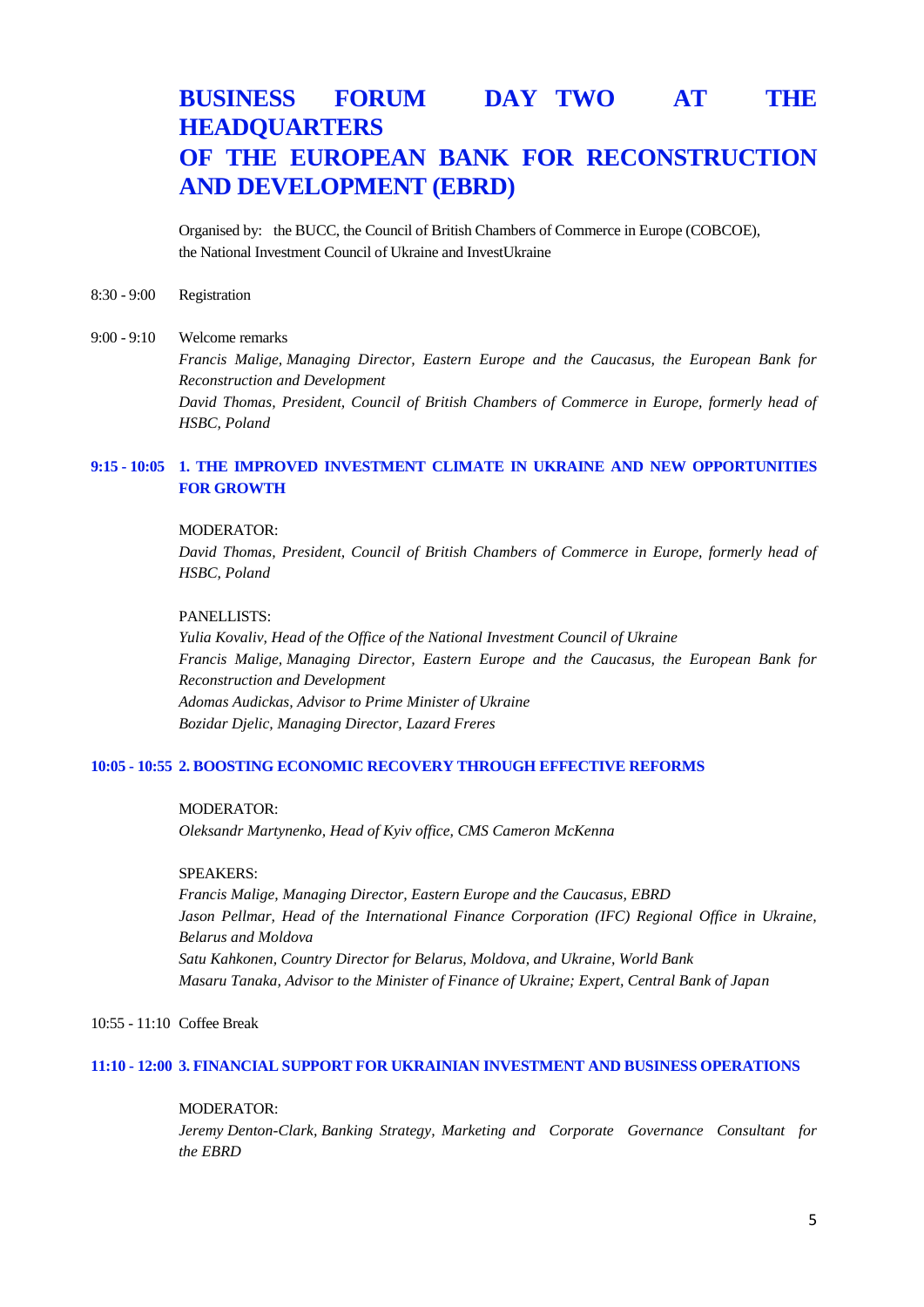## SPEAKERS:

*Tymofiy Mylovanov, Deputy Chairman, Council of the National Bank of Ukraine; Honorary President, Kyiv School of Economics Artem Shevalev, Chairman of the Supervisory Board, Ukrgazbank Alexander McWhorter, Chairman of the Management Board, Citibank Ukraine Oleksandr Buglak, Head of Financial Institutions Division, Oschadbank*

## **12:00 - 12:50 4. PRIVATE EQUITY FOR FDI AND THE AVAILABILITY OF INSURANCE SUPPORT FOR POLITICAL AND OTHER INVESTMENT RISKS**

#### MODERATOR:

*Adomas Audickas, Advisor to the Prime Minister of Ukraine*

#### PANELLISTS:

Jason Pellmar, Head of the International Finance Corporation (IFC) Regional Office in Ukraine, *Belarus and Moldova*

*Makar Paseniuk, Managing Director, Head of Investment Banking, Investment Capital Ukraine (ICU) Vladislav Sochinsky, Member of the Board of Directors, Country Treasurer for Ukraine, Citibank Dan Pasko, Co-Managing Partner, Diligent Capital Partners* 

12:50 - 13:50 Lunch

## **13:50 - 14:40 5. U.K. AND WESTERN SUCCESS STORIES AND INVESTMENT OPPORTUNITIES FROM THE UPCOMING PRIVATISATIONS**

#### MODERATOR:

*Danylo Bilak, Director, Investment Promotion Office UkraineInvest*

PANELLISTS:

*Vitaliy Trubarov, Acting Head, State Property Fund of Ukraine Philippe Vogeleer, Director of Advisory, Vodafone Group Adomas Audickas, Advisor to Prime Minister of Ukraine Bozidar Djelic, Managing Director, Lazard Freres*

#### **14:40 - 15:40 6. INVESTMENT OPPORTUNITIES IN UKRAINIAN INFRASTRUCTURE DEVELOPMENT**

Potential Infrastructure Projects: New Port and Rail Projects Linking Ukraine to North Central and Eastern Europe; River Transport Projects; Needed New Airports; Proposed Highways (Using Concessions); Etc.

KEYNOTE SPEAKER: *Volodymyr Omelyan, Minister of Infrastructure of Ukraine*

### MODERATOR:

*Yulia Kovaliv, Head of the Office of the National Investment Council of Ukraine*

#### PANELLISTS:

*Marina Petrov, EBRD Deputy Head of Ukraine, Head of Energy and Infrastructure Clemence Cheng, Managing Director Europe, Hutchinson Ports Konstantin Skorik, Managing Director, Freightliner Europe Witold Smidowski, Director for International Business Development, Greenbrier Europe*

15:45 - 16:00 Coffee Break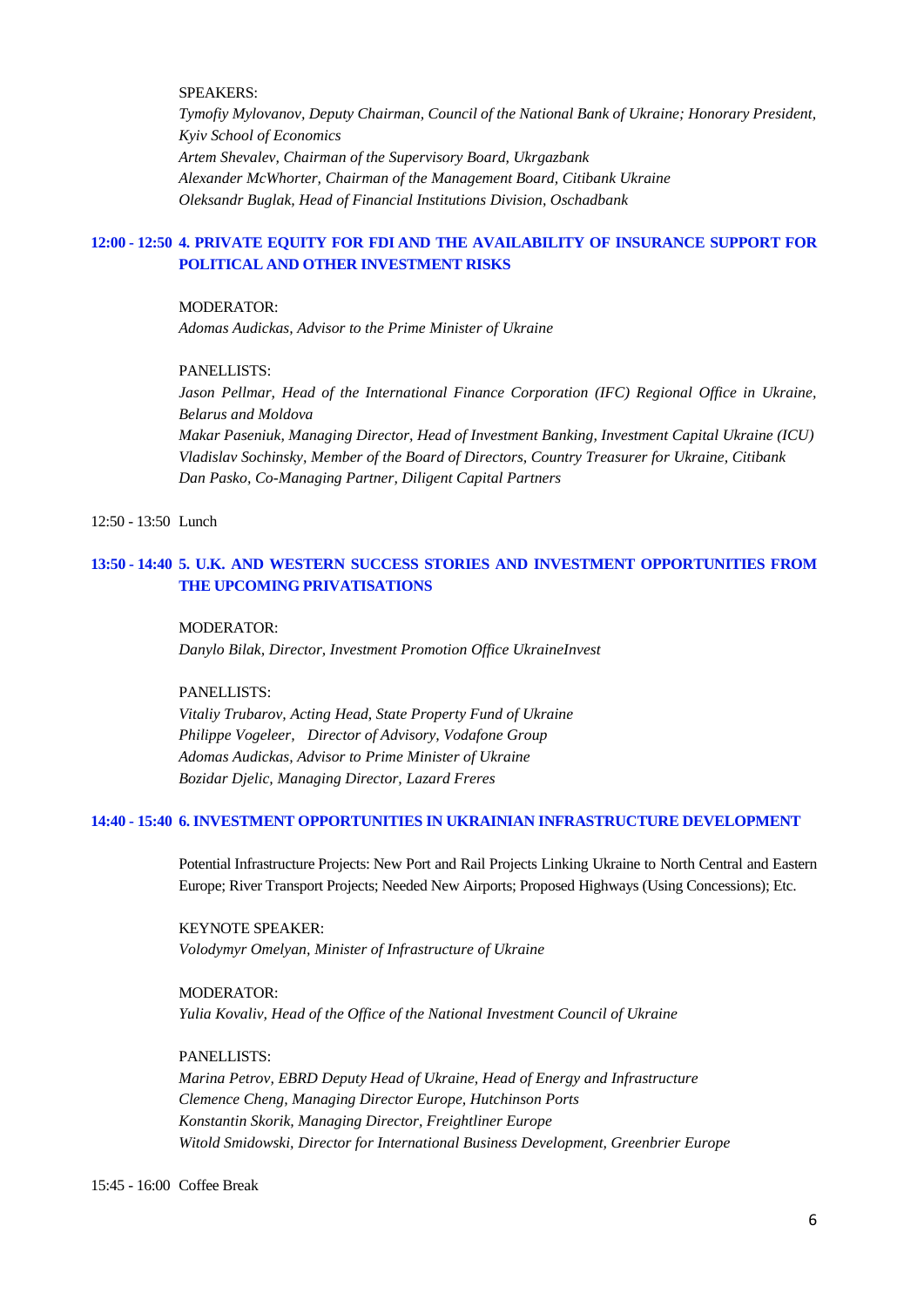## **16:00 - 17:00 7. OIL AND GAS - PROSPECTS FOR FUTURE DEVELOPMENT - WHAT IS NEEDED TO ACHIEVE SUCCESS**

KEYNOTE SPEAKERS: *Andriy Kobolev, CEO, Naftogaz*

MODERATOR: *Andrew Zagorodnyuk, Founder and CEO, Discovery Drilling Equipment*

## PANELLISTS:

*Olga Bielkova, Deputy Head of the Committee on Fuel and Energy Complex, Nuclear Policy and Nuclear Safety, Verkhovna Rada of Ukraine, on Reforms and Government Support for the Energy Sector Alastair McBain, President, Arawak Energy Roman Opimakh, Executive Director, Association of Gas Producers Companies of Ukraine Viktor Gladun, General Director, JV Poltava Petroleum Company*

## **17:00 - 18:00 8. RAPID DEVELOPMENT IN UKRAINE'S RENEWABLE ENERGY SECTOR**

KEYNOTE SPEAKERS:

*Marina Petrov, EBRD Deputy Head of Ukraine, Head of Energy and Infrastructure*

MODERATOR: *Diana Korsakaite, Professional for Energy Regulation, RTI International*

PANELLISTS:

*Willem Coppoolse, CEO, ENGIE Ukraine Rodion Morozov, Head of Ecological Projects Department, Ukrgazbank Anna Vlasyuk, Legal expert, National Investment Council*

18:00 - 20:00 Reception at the the European Bank for Reconstruction and Development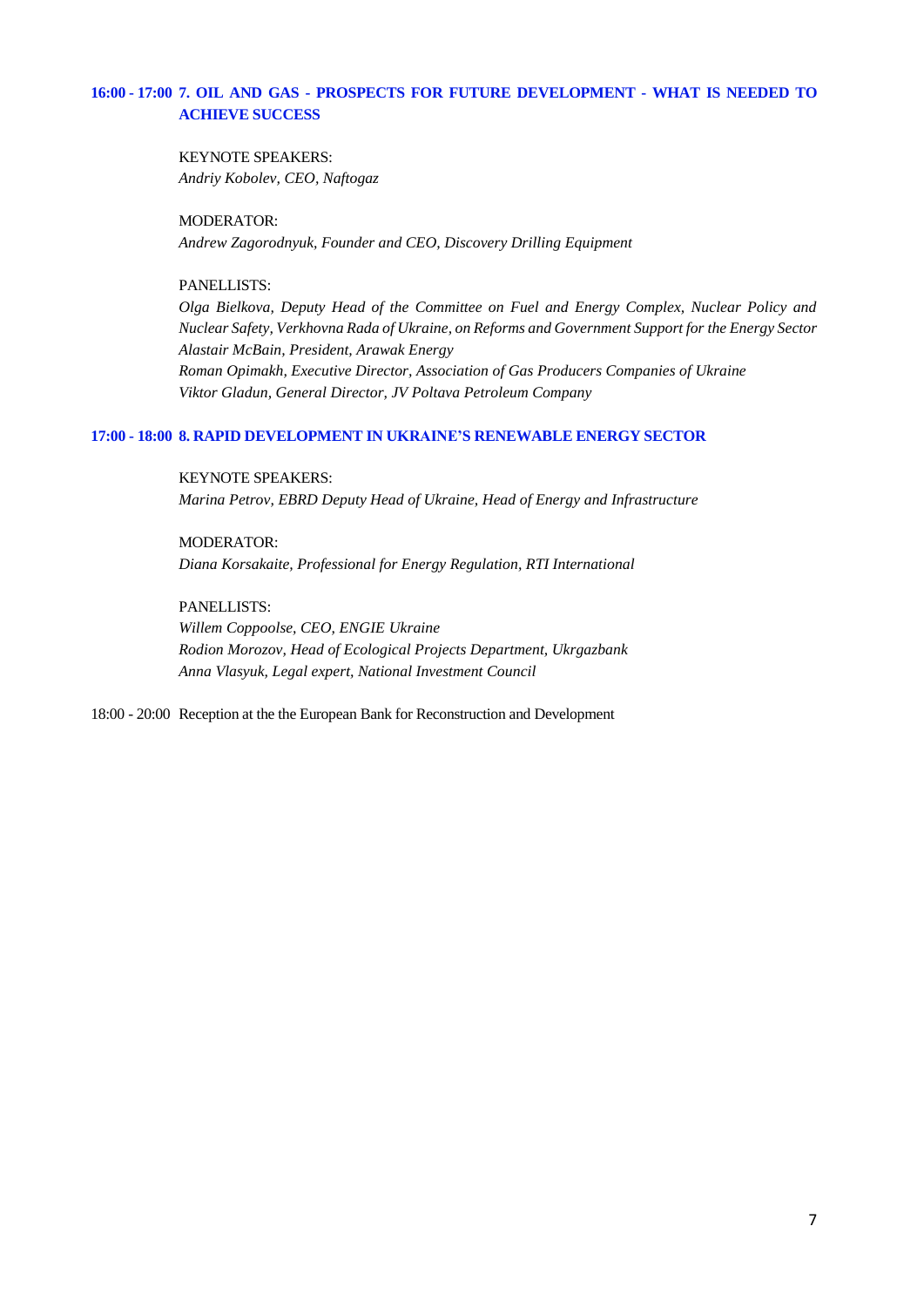# **BRITISH UKRAINIAN IT DAY:**

## **CREATIVITY AND INNOVATION OPPORTUNITIES FOR BRITISH OUTSOURCING AND INVESTMENT**

Organised by: the BUCC, the IT Ukraine Association and InvestUkraine

At the European Bank for Reconstruction and Development (EBRD)

- 8:00 9:00 Registration and Coffee
- 9:00 9:15 Opening

#### KEYNOTE SPEECH:

*Oleksandr Danchenko, Head, Ukrainian Parliamentary Committee for Information and Communications*

#### **9:15 - 10:15 1. THE UK CONTEXT FOR COOPERATION WITH UKRAINIAN IT**

#### MODERATOR:

*Evgeni Utkin, Chairman KM Core, a Technology Holding Company*

#### SPEAKERS:

*Yaroslav Lyubinets, Co-Founder and Chairman of the Board of Directors, SoftServe Simon Spier, Head of International Trade, techUK Prof. Michael* Mainelli*, Co-Founder, Z/Yen Group*

### **10:15 - 11:30 2. LEADING INNOVATION: WHY UKRAINE**

MODERATOR: *Kris Kosyk, VP of Innovation, SoftServe*

PANELLISTS: *Stephan Kuester, Head of International Consulting, Tech Nation Andrew Pavliv, CEO and Founder, N-iX Valery Krasovsky, Co-Founder, CEO, Sigma Software Alexandr Lutskiy, CEO, Innovecs* 

11:15 - 11:25 Networking Coffee Break

## **11:25 - 12:45 3. WHAT IS THE TECHNOLOGY NOW FOR FINTECH, INCLUDING BASED ON BLOCKCHAIN, AND HOW WILL IT LIKELY DEVELOP FOR THE FORESEEABLE FUTURE**

MODERATOR: *Jelena Madir, Director in the Legal Transition Team, the European Bank for Reconstruction and Development*

### SPEAKERS:

*Michael Chobanian, Founder and Head, Blockchain Association of Ukraine (ABU); Founder, Kuna Exchange (first Bitcoin agency in the CIS) Antonina Skrypnyk, Head of Fintech Lab, SoftServe Alex Momot, Founder, CEO, REMME Andrei Kirilenko, Director of the Centre for Global Finance and Technology at the Imperial College*